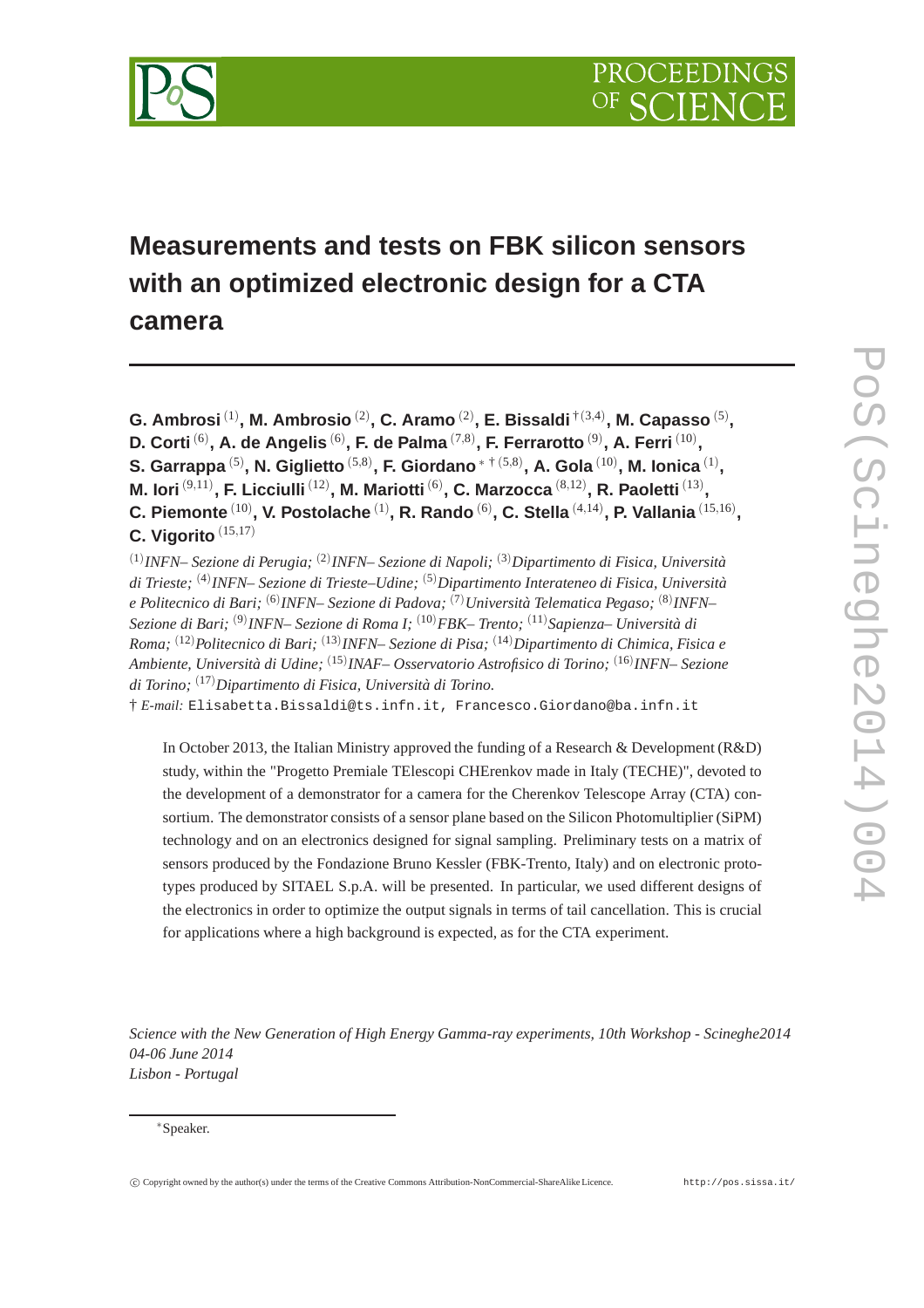## **1. The prototype**

#### **1.1 The Sensors**

The devices employed for the realization of the matrix prototype make use of the FBK [1] Near Ultra-Violet (NUV) SiPM technology. The basic structure of these SiPMs consists of a  $p^+$ −n junction, whose design is optimized for the detection in the blue-NUV region of the electro-magnetic spectrum [2]. They show low breakdown voltages (around 25.6 V) with a slight temperature dependence of about 24 mV/ $\rm{^{\circ}C}$ . Moreover, these devices also show a Photon Detection Efficiency (PDE) of about 24% at 380 nm for 2 V of over-voltage (OV). In particular, the matrix we tested consists of 16 SiPMs with 50 $\mu$ m cells, for a total equipped area of  $12 \times 12$  mm<sup>2</sup> each (see Figure 1, *left panel*).



**Figure 1:** *Left panel*: On the right, we can see the assembled matrix with the protective layer of epoxy resin. On the left, the printed circuit board (PCB) with the 16 AD8000 OPAs. On the top, Dante's face for size comparison. *Right panel:* Another PCB showing 16 LEMO connectors for the readout.

#### **1.2 Front End Electronics**

We designed a preamplifier based on an AD8000 operational amplifier (OPA) in transimpedance configuration. The design consists of 20  $\Omega$  decoupling resistances with a 1 k $\Omega$  feedback resistance. The current signal from the SiPM is fed to the preamplifier in DC mode, as illustrated in Figure 2.

The *left panel* of Figure 3 shows the current signal from the preamplifier corresponding to five photo-electrons (p.e.). The very fast rise time is due to the development of the current signal in the SiPM junction and it is about 100 ps long. Moreover, a fast decay followed by a very long tail is clearly visible. This long tail is due to the recovery time obtained by the product of the quenching resistor times the single cell capacitance value, and it is about 100 ns long. Such a long recovery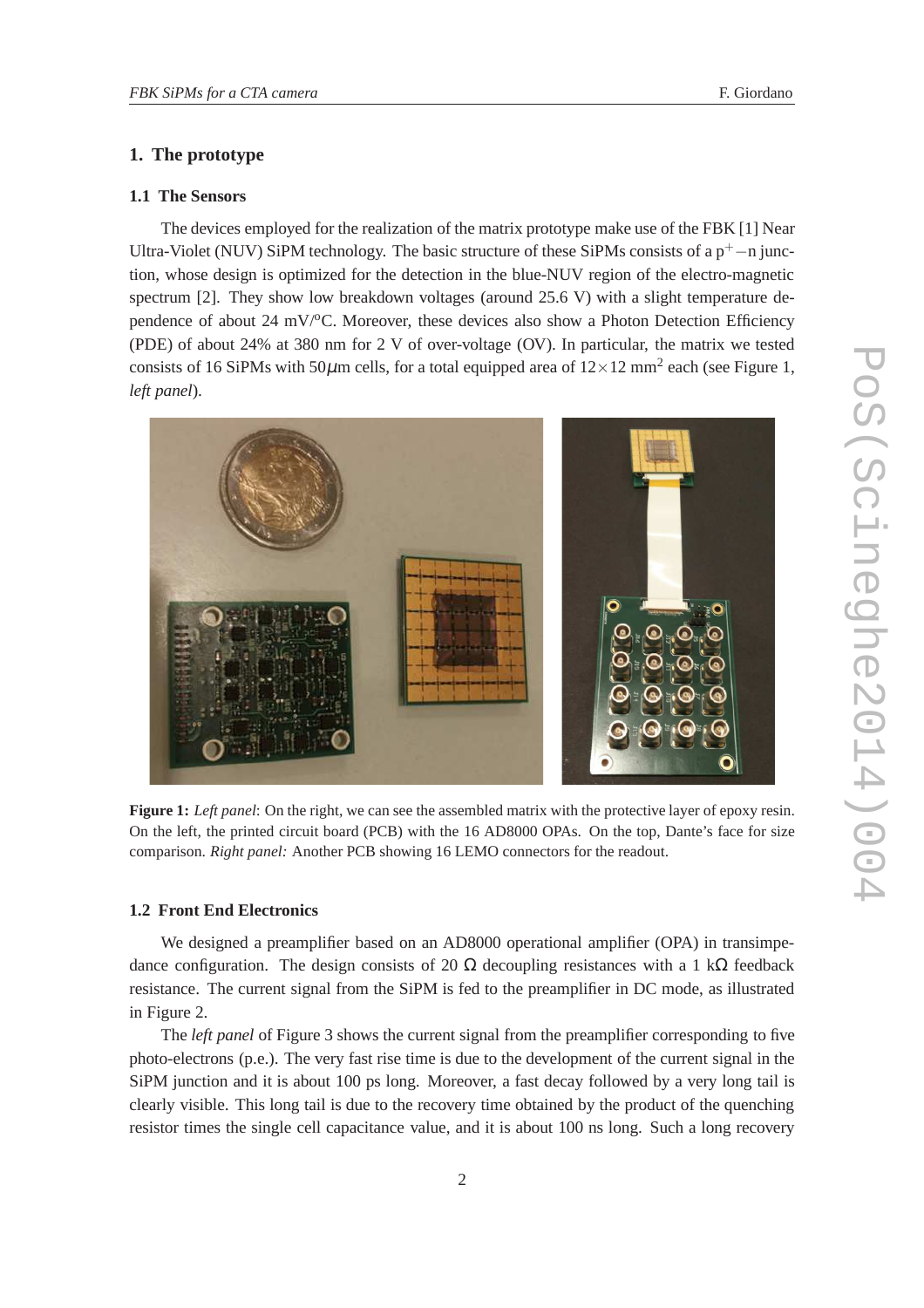

**Figure 2:** Schematic view of the SiPM and the AD8000 OPA. The Pole-Zero cancellation circuit is also drawn.

time can be problematic in high-background environments, like the one expected for the CTA experiment. For this purpose, a Pole-Zero cancellation circuit [3] was added to the preamplifier design (see Figure 2). A 470 pF capacitance was placed in parallel to a 1 k $\Omega$  resistance and closed over a 50 Ω load. The signal taken from this Pole-Zero cancellation network is shown in the *right panel* of Figure 3. The absence of the long tail is clearly visible, and the same amplitude is almost preserved.



**Figure 3:** Current signals from the preamplifier obtained without (*left panel*) and with the Pole-Zero cancellation circuit (*right panel*).

#### **2. Prototype performance**

We tested the coupling of the SiPM matrix with the electronics by means of a pulsed-mode laser light. Four out of the 16 signals were sent to a TDS5104B oscilloscope, with a signal sampling of 5 GHz. Two screen-shots are shown in Figure 4. The *left panel* refers to the dark count signals.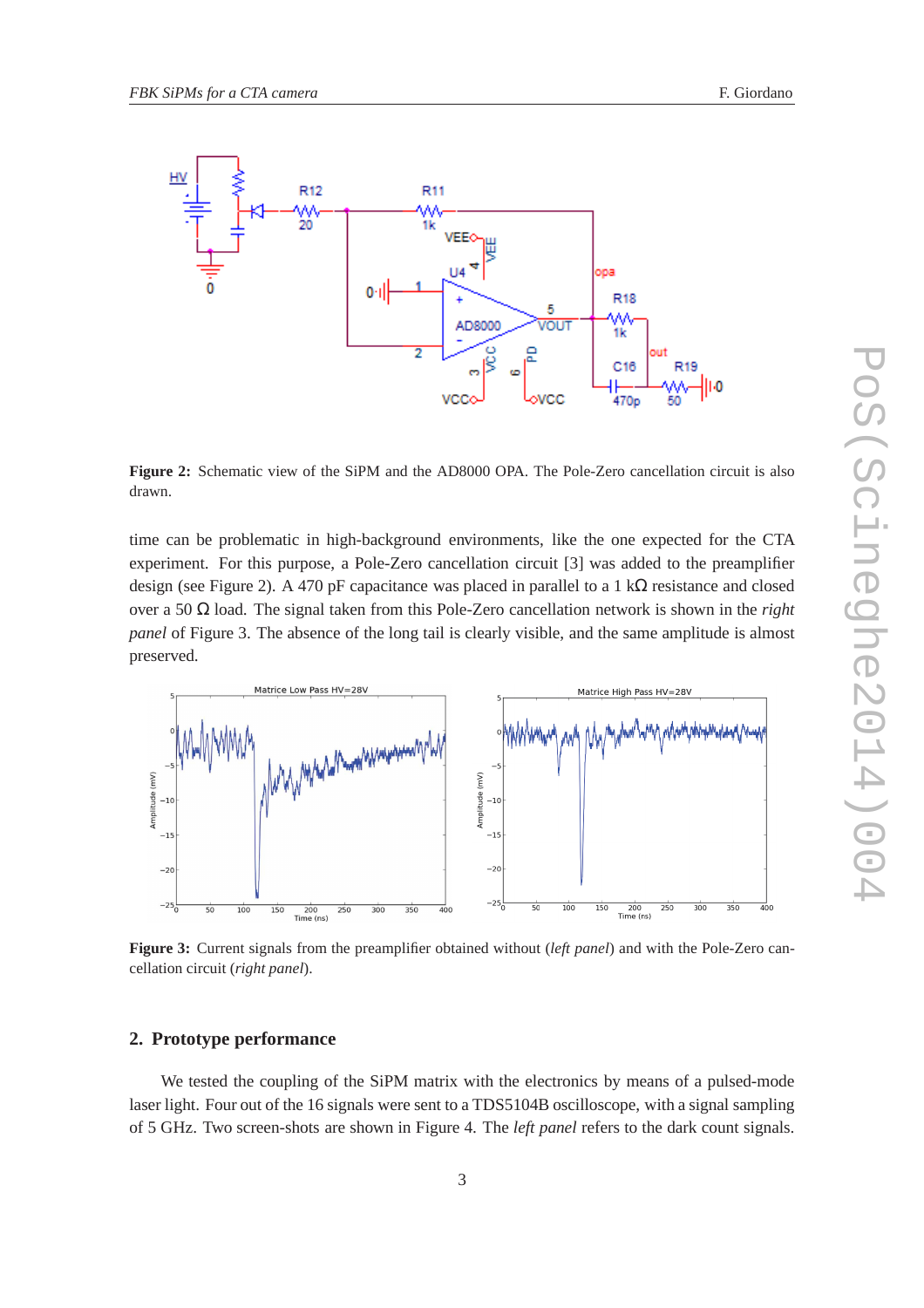

**Figure 4:** Screenshots from the oscilloscope's monitor. *Left panel*: Signals sampled in the dark; *Right panel*: Signals sampled in coincidence with the laser pulse.

Here, the average amplitude per single p.e. is about 5 mV and the average distance time is about 200 ns, corresponding to a total dark rate of about 500 kHz/mm<sup>2</sup>. It is worth noting that the SiPMs adopted for this analysis represent a very preliminary production by FBK. More recently developed sensors show an improvement in the dark count rate by an order of magnitude. The *right panel* of Figure 4 shows the signal sampling in the case of a laser event, characterized by the four SiPM signals being coincident in time.

We studied the amplitude of the signal from a single SiPM by covering all other SiPMs. An example amplitude spectrum is shown in the *top left panel* of Figure 5. The amplitude distribution of all p.e. events clearly exhibits a Poissonian shape, as can be seen *top right panel* of Figure 5. We also studied the linearity of the SiPM electronics chain. The *bottom left panel* of Figure 5 displays a linear fit, which indicates a good linear correlation of the signal amplitude vs. the number of converted photo-electrons. Finally we evaluated the signal-to-noise ratio (SNR) by calculating the ratio between the gain (i.e. the position of the single p.e. amplitude) to the width of the electronic noise (see the *bottom right panel* of Figure 5).

In summary, we conclude that our device shows a gain of 5.6 mV/p.e. with a SNR of about 8.3 for an OV of roughly 2 V.

# **3. Future Work**

INFN is currently producing a cluster of 7 or more  $3 \times 3$  (or  $6 \times 6$ ) SiPMs of 1 inch diameter, which can be suitable for telescopes with big cameras, like CTA's large size telescopes (LSTs). The *left panel* of Figure 6 shows a preliminary design of a PCB for housing a matrix of 16 SiPMs and an electronics optimized to collect the signals of all these sensors and to fed out the signal of only one pixel. The coupling of this high dimensions pixel with a light guide (shown in the *right panel*) is also being exploited. The first prototypes have been produced with a cooperation between INFN Padova and INFN Perugia and will be tested on the MAGIC telescope.

Moreover, FBK is continuously producing and upgrading devices with a reduced dark count rate, an increased PDE and an optimized geometry, in order to reduce the dead area zone. Further studies are in progress in order to optimize the current signal tail in order to limit the impact of the